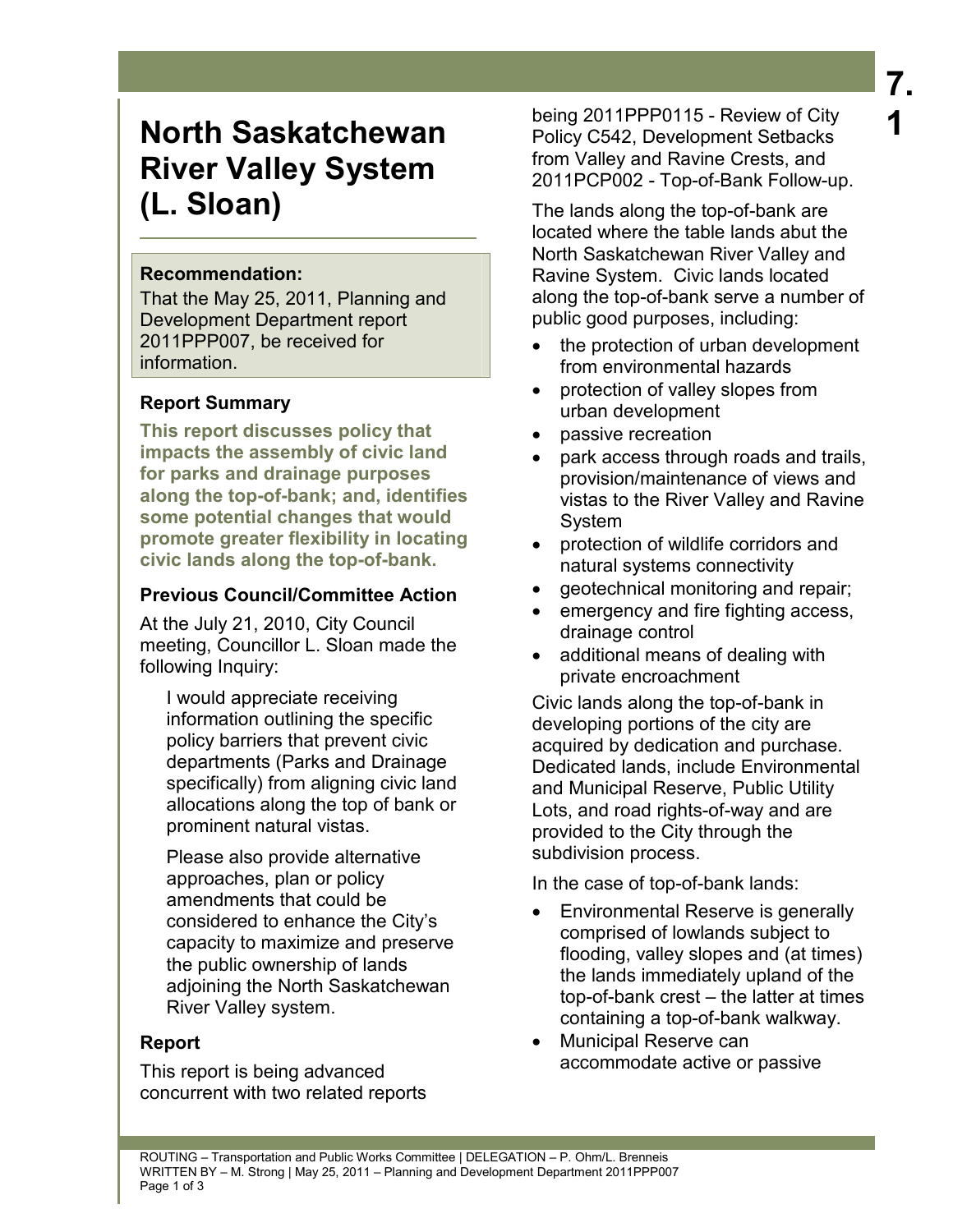#### **North Saskatchewan River Valley System (L. Sloan)**

parkland, greenways, and natural areas.

- Public Utility Lots can accommodate pipelines, power-lines, utility lines and stormwater management facilities.
- Road rights-of-way contain top-ofbank roads and walkways.

Land purchases facilitate the acquisition of river valley parkland and natural areas not meeting the criteria for Environmental Reserve, or that are in excess of the City's Municipal Reserve entitlement.

Provincial Legislation, and City policies and guidelines that provide direction on the extent and location of civic lands dedicated through subdivision include:

- *Municipal Government Act*
- Urban Parks Management Plan
- Natural Area Systems Policy C531
- Stormwater Management Facilities Guidelines
- Development Setbacks from River Valley/Ravine Crests Policy C542

The *Municipal Government Act* specifies the parameters by which lands are dedicated to municipalities as follows:

- Environmental Reserve is generally comprised of lowlands subject to flooding, valley slopes and the lands immediately upland of the top-ofbank crest - there is no specified minimum or maximum amount municipalities may acquire
- Municipal Reserve is provided in an amount equal to ten percent of the lands being subdivided – municipalities are not limited as to its location
- Lands for utilities and roads may be provided up to a maximum of 30 percent of the lands being subdivided - municipalities are

expected to only take lands that can be reasonably justified for the purposes of utilities, road or both.

Among other things, the above policies and guidelines are:

- based on a number of practical considerations that point to public lands being in locations other than along the top-of-bank
- intended to balance the City's public good objectives with the interests of landowners to provide balance between public and private lands along the top-of-bank

A large portion of the City's Municipal Reserve entitlement is required to assemble school/park sites, recreation facilities and community league license areas which are generally located central to a neighbourhood or group of neighbourhoods, and along an arterial or collector roadway for appropriate access.

Stormwater management ponds (wet and dry) are generally best placed in low lying areas, thus taking advantage of topography to perform their function and to minimize costs associated with moving earth and grading. This consideration does not prevent wet and dry ponds being located along low lying portions of the top-of-bank. However, geotechnical conditions in certain locations may prevent stormwater ponds (as with swimming pools) being located along the top-of-bank.

Attachments 1 and 2 contain a summary of legislative and policy direction that impact the extent to which civic lands may be located along the top-of-bank. Both attachments suggest potential changes to provide the City greater flexibility in acquiring civic lands along the top-of-bank.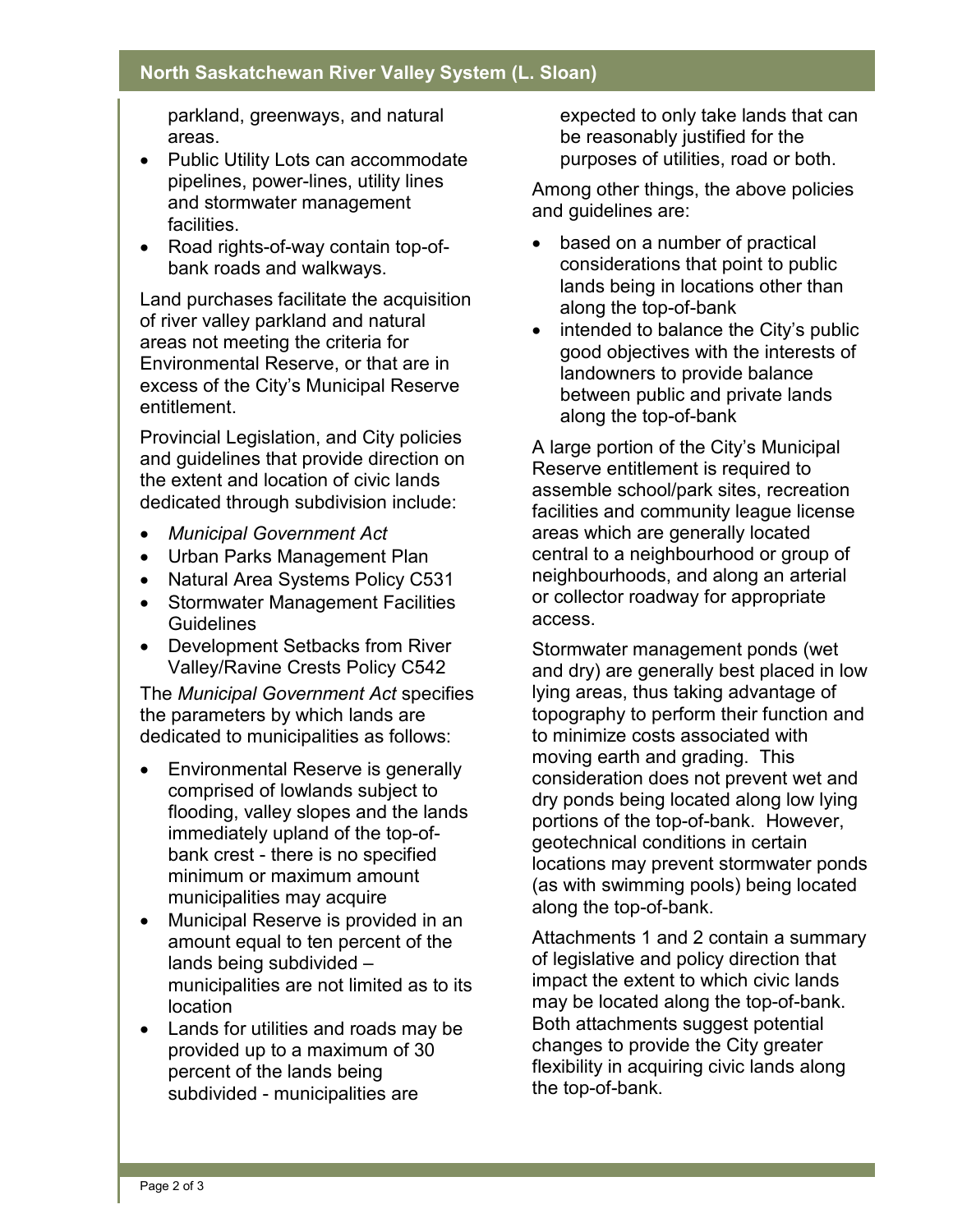# **Policy**

This report relates to the following City plans and policy:

- Urban Parks Management Plan
- Natural Area Systems Policy C531
- Stormwater Management Facilities **Guidelines**
- Development Setbacks From River Valley/Ravine Crests Policy C542

#### **Corporate Outcomes**

*The Way Ahead*, Edmonton's Strategic Plan 2009-2018:

- Preserve and Sustain Edmonton's **Environment**
- Improve Edmonton's Liveability
- Transform Edmonton's Urban Form

#### **Attachments**

- 1. City Policy and Guidelines Providing Direction on the Extent and Location of Civic Lands Along the Top-of-Bank
- 2. Provincial Legislation Providing Direction on the Extent and Location of Civic Lands Along the Top-of-Bank

# **Others Reviewing this Report**

- M. Koziol, Acting General Manager, Asset Management and Public Works Department
- R. Boutilier, General Manager, Transportation Department
- D. H. Edey, General Manager, Corporate Services Department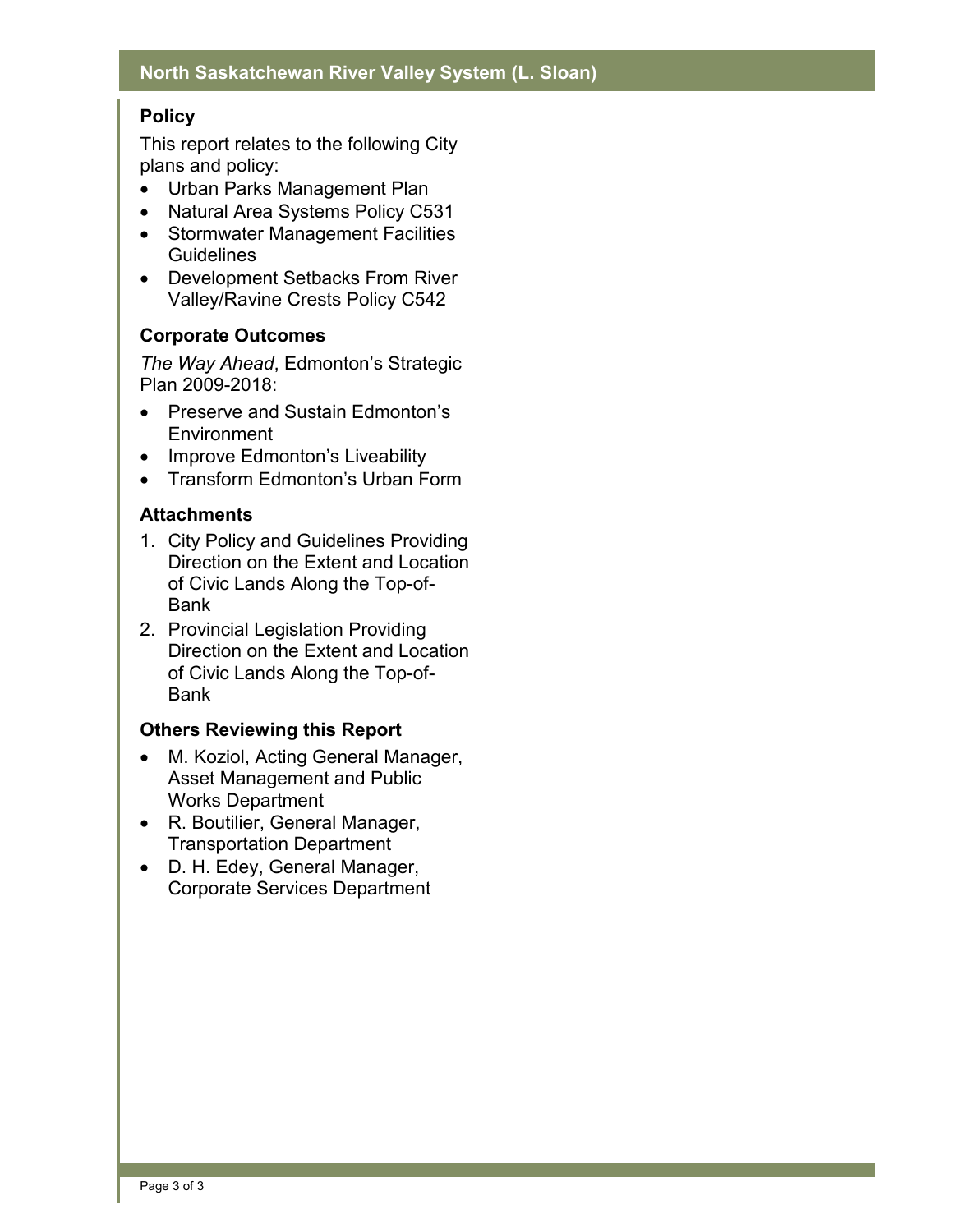#### **City Policy and Guidelines Providing Direction on the Extent and Location of Civic Lands Along the Top-of-Bank**

| <b>Policy</b>                                                         | <b>Issue</b>                                                                                                                                                                                                                                                                                                                                                          | <b>Remedies</b>                                                                                                                                                                                                                                                                                                                                                                                                                                                                                                                                    |
|-----------------------------------------------------------------------|-----------------------------------------------------------------------------------------------------------------------------------------------------------------------------------------------------------------------------------------------------------------------------------------------------------------------------------------------------------------------|----------------------------------------------------------------------------------------------------------------------------------------------------------------------------------------------------------------------------------------------------------------------------------------------------------------------------------------------------------------------------------------------------------------------------------------------------------------------------------------------------------------------------------------------------|
| 1. Urban Parks<br>Management<br>Plan (UPMP)                           | (a) The Urban Parks Management Plan<br>establishes a parkland classification<br>system to guide the future planning and<br>distribution of Municipal Reserve within a<br>neighbourhood. Under this classification<br>system, 10% Municipal Reserve<br>dedication is used to assemble school<br>and park sites above the top-of-bank.                                  | (i) City Council could direct<br>Administration to assemble parkland in<br>excess of the 10% Municipal Reserve<br>entitlement along the top-of-bank in<br>certain situations. The acquisition of<br>additional lands could be funded through<br>a special reserve fund for this purpose in<br>the 2012-2014 Capital Priorities Plan.                                                                                                                                                                                                               |
|                                                                       | (b) The Urban Parks Management Plan<br>locational guidelines and access<br>requirements for district activity parks,<br>neighbourhood urban village parks,<br>neighbourhood school and park sites<br>point to locations central to a<br>neighbourhood or group of<br>neighbourhoods and along higher order<br>roadways (arterials and collectors).                    | (i) Administration could amend Urban<br>Parks Management Plan guidelines<br>such that urban village parks be located<br>either central to a neighbourhood or<br>along top-of-bank areas to meet specific<br>public good objectives.<br>(ii) Administration could amend the<br>Urban Parks Management Plan such<br>that pocket parks along the top-of-bank<br>are identified at the Area Structure Plan<br>stage.                                                                                                                                   |
| 2. Policy C531-<br><b>Natural Area</b><br>Systems                     | (a) The variety and quantity of natural<br>areas has been significantly expanded in<br>this recently approved policy. Assembly<br>of civic lands and connected natural area<br>systems along the top-of-bank must be<br>coordinated and integrated while<br>balancing recreation and natural area<br>conservation interests.                                          | (i) Continue to identify and acquire<br>private land holdings within Edmonton's<br>River Valley and Ravine System for<br>recreation and conservation purposes.<br>(ii) Assemble parkland using other<br>means than Municipal Reserve,<br>including, but not limited to provincial<br>claims, charitable donations and gifting,<br>non-credit Municipal Reserve,<br>Environmental Reserve easements, land<br>trusts and civic purchase. Natural areas<br>Reserve can also be used to purchase<br>lands where no Area Structure Plan is<br>approved. |
| 3. Stormwater<br>Management<br><b>Facilities</b><br><b>Guidelines</b> | (a) The Stormwater Management<br>Facilities Guidelines do not specifically<br>identify the top-of-bank as being among<br>preferred locations for stormwater<br>management facilities. The location of<br>these facilities and other water features<br>within the vicinity of the top-of-bank pose<br>an increased geotechnical hazard and risk<br>to slope stability. | (i) Continue to require documented<br>engineering analyses for proposed<br>stormwater management facility<br>locations that define slope stability,<br>confirm acceptable level of risk, and<br>provide geotechnical recommendation<br>for City approval.                                                                                                                                                                                                                                                                                          |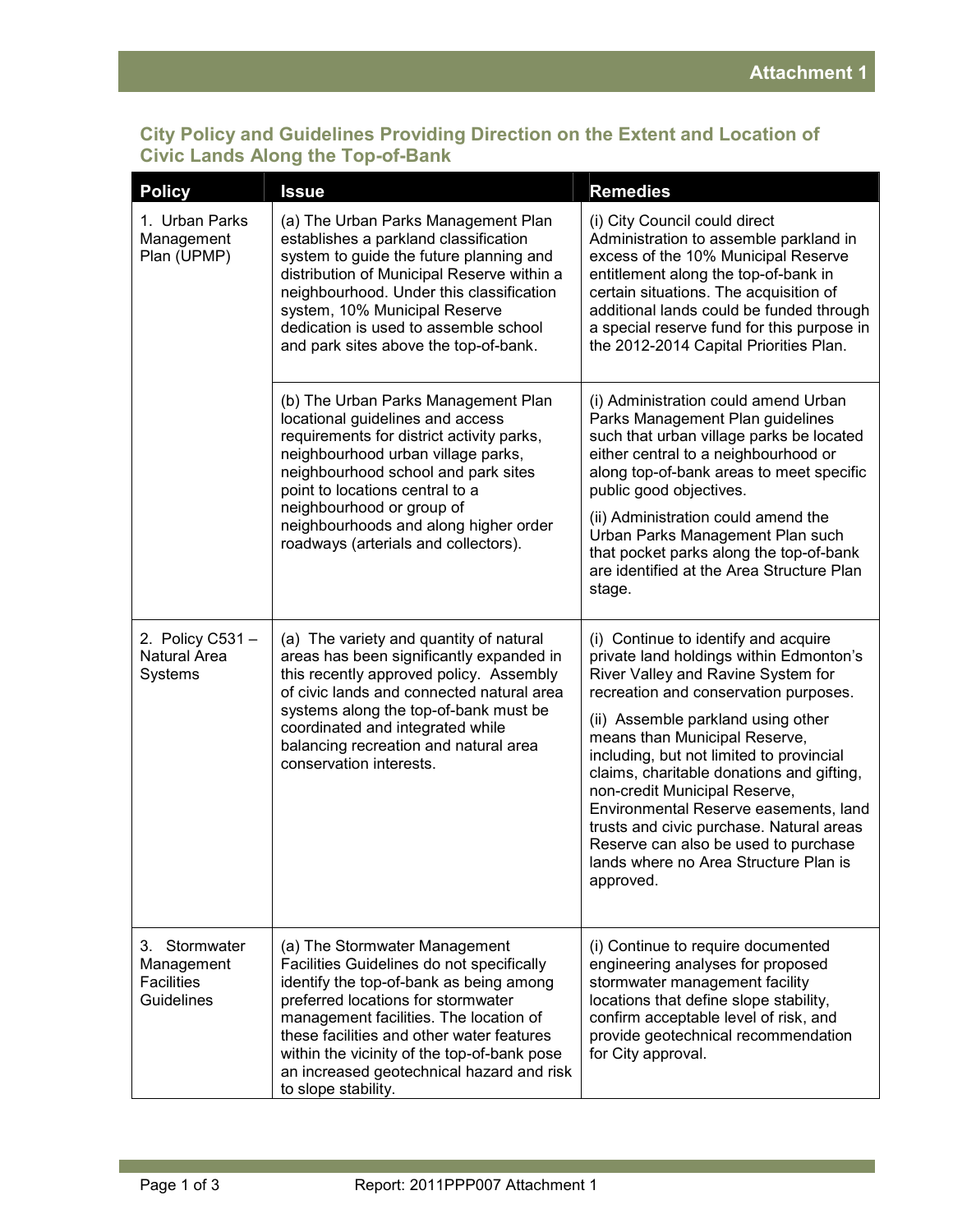# **Attachment 1**

| <b>Policy</b>                                                                        | <b>Issue</b>                                                                                                                                                                                                                                                                                                                                                                                                                                                                                                                                                                                                                                                                                                                                                                                                                                                                                                                                                                                                                                                                                                                                                                                                                                                                                                                                            | <b>Remedies</b>                                                                                                                                                                                                   |
|--------------------------------------------------------------------------------------|---------------------------------------------------------------------------------------------------------------------------------------------------------------------------------------------------------------------------------------------------------------------------------------------------------------------------------------------------------------------------------------------------------------------------------------------------------------------------------------------------------------------------------------------------------------------------------------------------------------------------------------------------------------------------------------------------------------------------------------------------------------------------------------------------------------------------------------------------------------------------------------------------------------------------------------------------------------------------------------------------------------------------------------------------------------------------------------------------------------------------------------------------------------------------------------------------------------------------------------------------------------------------------------------------------------------------------------------------------|-------------------------------------------------------------------------------------------------------------------------------------------------------------------------------------------------------------------|
| 4. Policy C542 -<br>Development<br>Setbacks From<br>River<br>Valley/Ravine<br>Crests | (a) Top-of-bank roadway can be<br>dedicated in two formats:<br>Traditional - roadway abutting (or<br>1.<br>nearly abutting) the actual top-of-<br>bank; or<br>Modified - roadway abutting an MR lot<br>2.<br>that abuts the actual top-of-bank.<br>A roadway is to be provided for a<br>minimum of 30% (and up to a maximum<br>of 50%) of the top-of-bank. Under the<br>modified (second) format the length of the<br>road credited toward the minimum 30% is<br>measured via the length of the top-of-<br>bank on the opposite side of the MR lot.<br>Recent proposed Neighbourhood<br>Structure Plans and subdivisions indicate<br>the development industry strongly prefers<br>dedicating top-of-bank roadway in the<br>modified or second format. Further, MR<br>lots are commonly configured to maximize<br>the property line abutting the top-of-bank<br>while minimizing the property line abutting<br>the roadway. This results in small fan<br>shaped MR lots and small segments of<br>top-of-bank road such that the MR lots<br>have limited public access and on street<br>parking availability and the abutting<br>roadway is "chopped" up along the length<br>of the abutting river bank/ravine. Small<br>parks and short roadway segment prevent<br>longer stretches of top-of-bank road with<br>better physical access and broader views | (i) City Council could direct<br>Administration to amend the means to<br>measure the top-of-bank roadway and to<br>provide direction to provide longer<br>segments of roadway.                                    |
|                                                                                      | and vistas into the river valley and ravine<br>system.<br>The above discourages Administration<br>from accepting MR lots based on the                                                                                                                                                                                                                                                                                                                                                                                                                                                                                                                                                                                                                                                                                                                                                                                                                                                                                                                                                                                                                                                                                                                                                                                                                   |                                                                                                                                                                                                                   |
|                                                                                      | second format.<br>(b) Compensation for providing public<br>access along the top-of-bank by roadway<br>is provided by excluding the area of top-<br>of-bank roadway and any residual land<br>between it and the Urban Development<br>Line from the Gross Area at the time of<br>subdivision. This reduces the total amount<br>of Municipal Reserve entitlement acquired<br>at the neighbourhood level further limiting<br>civic land assembly, allocation, and<br>alignment along the top-of-bank.                                                                                                                                                                                                                                                                                                                                                                                                                                                                                                                                                                                                                                                                                                                                                                                                                                                       | (i) City Council could direct<br>Administration to amend Policy C542 to<br>revise top-of-bank roadway<br>compensation to further maximize and<br>preserve the public ownership of lands<br>along the top-of-bank. |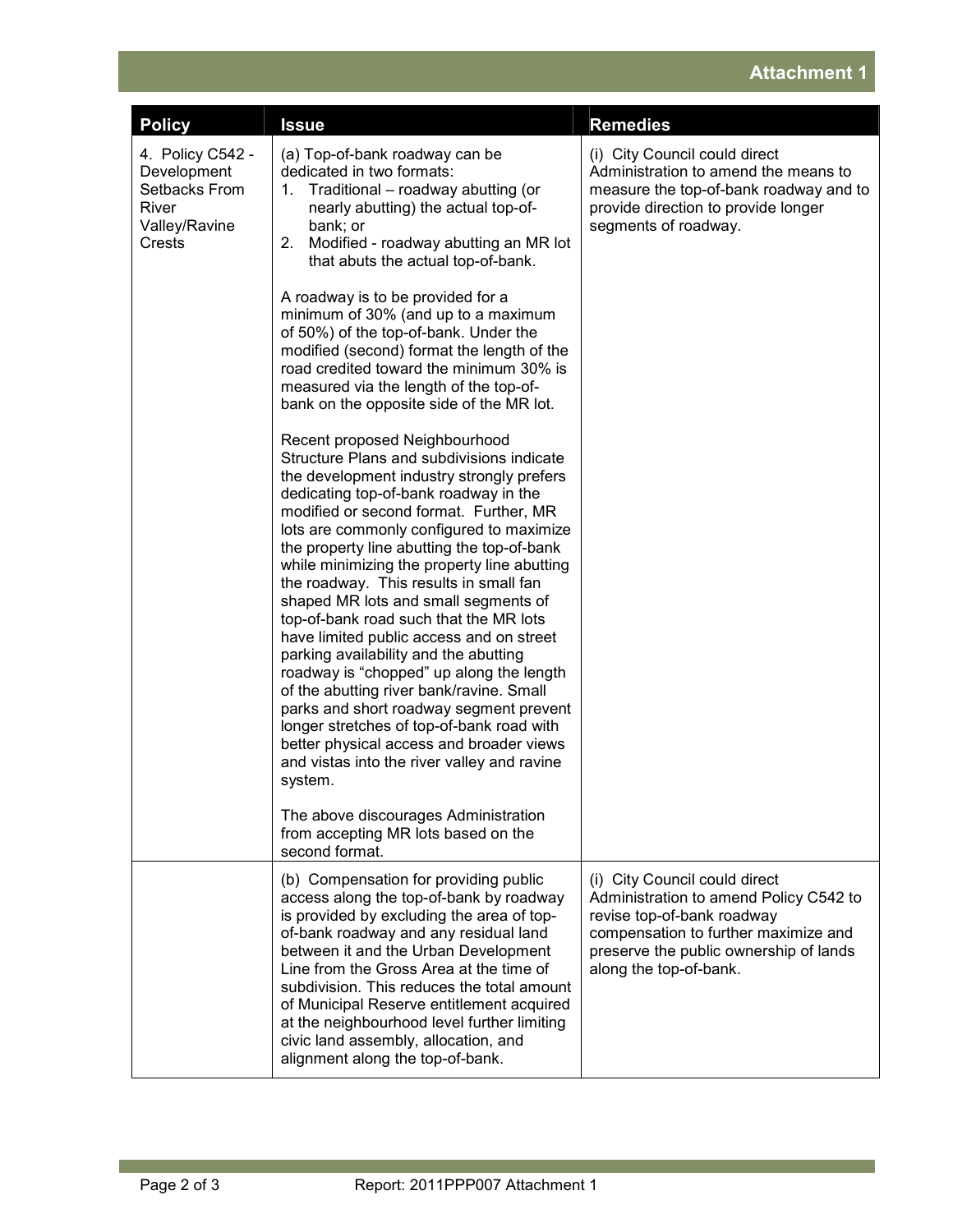# **Attachment 1**

| <b>Policy</b>                                                                                       | <b>Issue</b>                                                                                                                                                                                                                                                                                                                                                                            | <b>Remedies</b>                                                                                                                                                                                                                                                                                                                                                                                                   |
|-----------------------------------------------------------------------------------------------------|-----------------------------------------------------------------------------------------------------------------------------------------------------------------------------------------------------------------------------------------------------------------------------------------------------------------------------------------------------------------------------------------|-------------------------------------------------------------------------------------------------------------------------------------------------------------------------------------------------------------------------------------------------------------------------------------------------------------------------------------------------------------------------------------------------------------------|
| 4. Policy C542 -<br>Development<br>Setbacks From<br>River<br>Valley/Ravine<br>Crests<br>(continued) | (c) Prominent natural vistas located on<br>steep slopes are highly desirable for both<br>public lands and private lots. Where<br>associated higher environmental hazard<br>risk exists, top-of-bank setbacks and<br>roadways should buffer land uses as well<br>as the River Valley and Ravine System.                                                                                  | (i) Administration may define design<br>criteria for viewpoint and public parks<br>along the top-of-bank, and storm water<br>management facilities in relation to the<br>degree of environmental hazard risk<br>respectively.                                                                                                                                                                                     |
|                                                                                                     | (d) Policy C542 directs that a roadway be<br>provided along the top-of-bank (in<br>traditional or modified format) for at least<br>30% of the length of the top-of-bank.<br>Application of the policy indicates<br>developers are often unwilling to<br>contribute more than the minimum. This<br>creates additional demands on the<br>allocation of Municipal Reserve<br>entitlements. | (i) City Council could direct<br>Administration to review options to<br>amend Policy C542 to maximize civic<br>lands and access along the top-of-bank<br>including, but not limited to increasing<br>developer minimum contributions by<br>amending or removing the top-of-bank<br>roadway modified format (i.e. remove<br>municipal lands from Top-of-Bank<br>roadway frontage measurement and<br>calculations). |